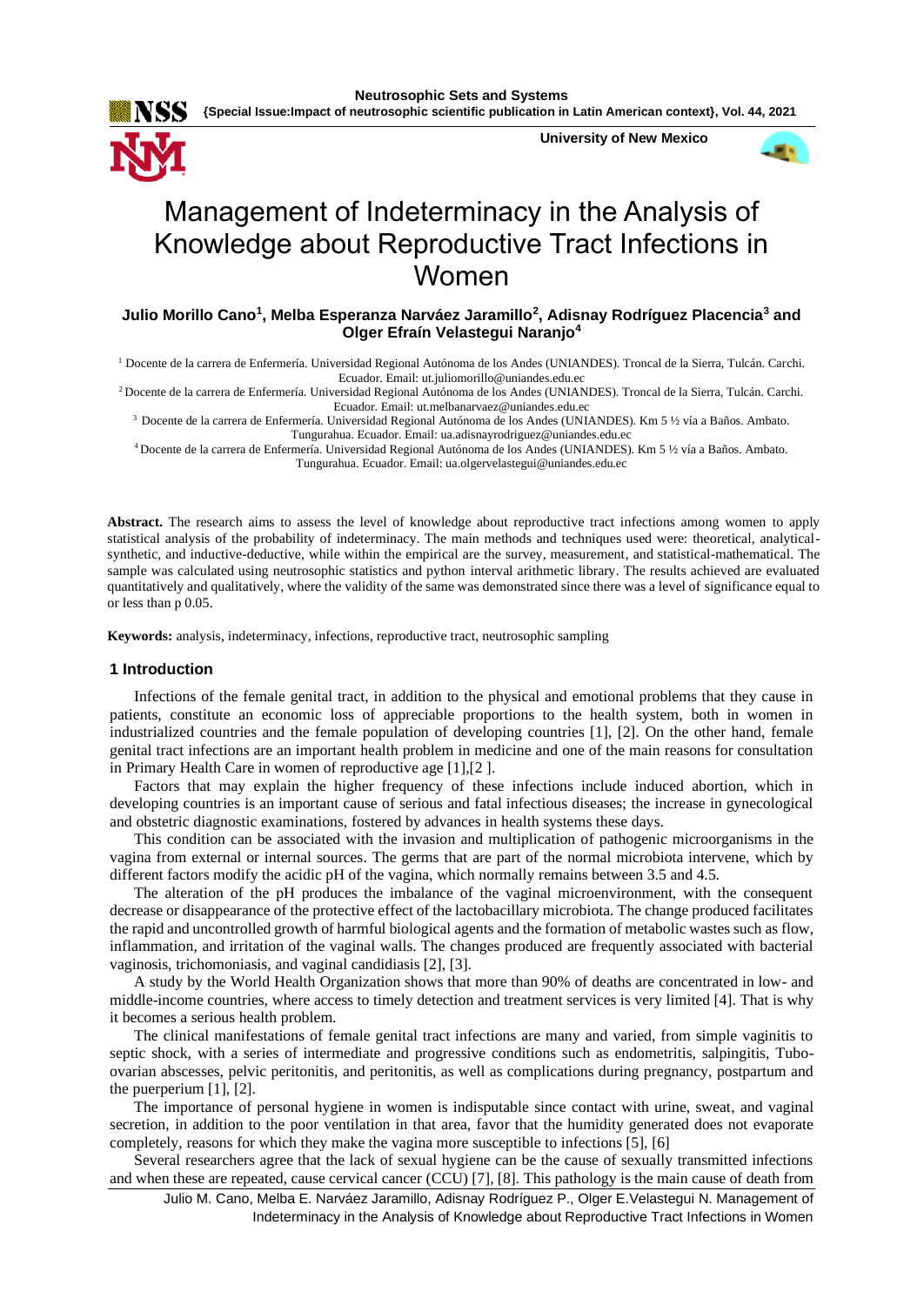gynecological cancer in Ecuador. That is why there is a need to enhance knowledge among females of different reproductive ages.

Bacterial vaginosis (BV) is a polymicrobial clinical entity resulting from the replacement of the normal vaginal microbiota of Lactobacilli spp. Producers of hydrogen peroxide due to high concentrations of anaerobic bacteria such as Prevotella spp., Mobiluncus spp., Bacteroides spp., Peptoestreptococcus spp., Peptococcus spp., Gardnerella vaginalis, and Mycoplasma hominis. In women with BV, the concentration of G. vaginalis is 100 to 1 000 times higher than in women without this disease and is considered its main causative agent.

Another vaginal infection is trichomoniasis. This condition is among one of the most common sexually transmitted STIs. Its causative agent is Trichomonas vaginalis, a flagellated protozoan parasite that infects the male and female urogenital tracts. Risk factors involved include having multiple sexual partners and having unprotected sexual contact. [9]

There are numerous investigations carried out on this subject, among them the following stand out: Cutié and collaborators in their study obtained a positivity of 49.2% in the samples taken at best with some type of symptom of reproductive tract infections. [1]

On the other hand, Ortiz et al. identified 50.3% [10], while Gallardo and others did it for 87% [11]. A question that denotes that the positivity of samples in women with some reproductive tract infection is increasing every day.

Authors such as Ortiz and Martínez applied a group of surveys and managed to identify that the average age of the patients with vaginal infections was 35 years, with a range of 17 to 74 years and the average age of initiation of the first sexual relations was of 17 years with a range of 12 to 36 years, which coincides with some authors who state that these clinical entities are more frequent in women who are fully sexually active [11], [12].

According to the bibliography consulted, during pregnancy, infection is more frequent in the third trimester of pregnancy. In this physiological period, high levels of estrogens and glucocorticoids are produced, which results in a reduction of vaginal defense mechanisms and a relationship between vaginal infection by Candidas spp., and early pregnancy complications such as the low birth weight fetus and prematurity [3].

On the other hand, the early initiation of sexual intercourse, use of intrauterine devices and vaginal douches, promiscuous sexual behavior, pregnancy, hormonal treatments, and suffering from diseases, such as decompensated diabetes mellitus or others that cause depression of the immune system, are factors that predispose women to vaginal infections; In this study, there was a relationship between the risk factors explored and the frequency of these clinical entities [13].

As can be seen in the researches consulted, reproductive tract infections in women are a serious health problem both personally and for a certain country. Within the fundamental perspectives of the different health systems (prevention, education, and treatment of diseases), it is undoubtedly the first two important pillars.

That is why tools are required to identify the level of knowledge about reproductive tract infections among women. Neutrosophic statistics, and especially neutrosophic probabilities, are used for this purpose. Which starts from the event E, has the probability that event E occurs, the probability that event E does not occur and the probability of indeterminacy (not knowing whether event E occurs or not). For example, in classical probability nsup  $\leq$ 1, while in neutrosophic probability nsup  $\leq$ 3 + [14].

Therefore, the objective of this work was to apply statistical analysis of the probability of indeterminacy in the assessment of the level of knowledge about reproductive tract infections among women.

## **2 Materials and Methods**

#### **2.1 Subjects under study**

Neutrosophic statistics were used to calculate the population. As the total population that participates in the research is known, it is calculated using the following expression  $p =$  approximate proportion of the phenomenon under study in the reference population  $q =$  proportion of the reference population that does not present the phenomenon under study (1 -p ).

The desired confidence level (Z). It is an expression that makes evident the degree of confidence that will be had that the true value of the parameter in the population found in the calculated sample. The absolute precision (d). It is the desired width of the confidence interval on both sides of the true value of the difference between the two proportions (in percentage points). N is population size.

In this case, data for calculation are: a confidence level of 90%,  $z = 1.645$ ,  $d = 0.1$  and  $p = 0.4$ ,  $N = [20,36]$ .

Calculations on the neutrosophic sample were made on Google Collaboratory online using python interval arithmetic library (Fig 1.)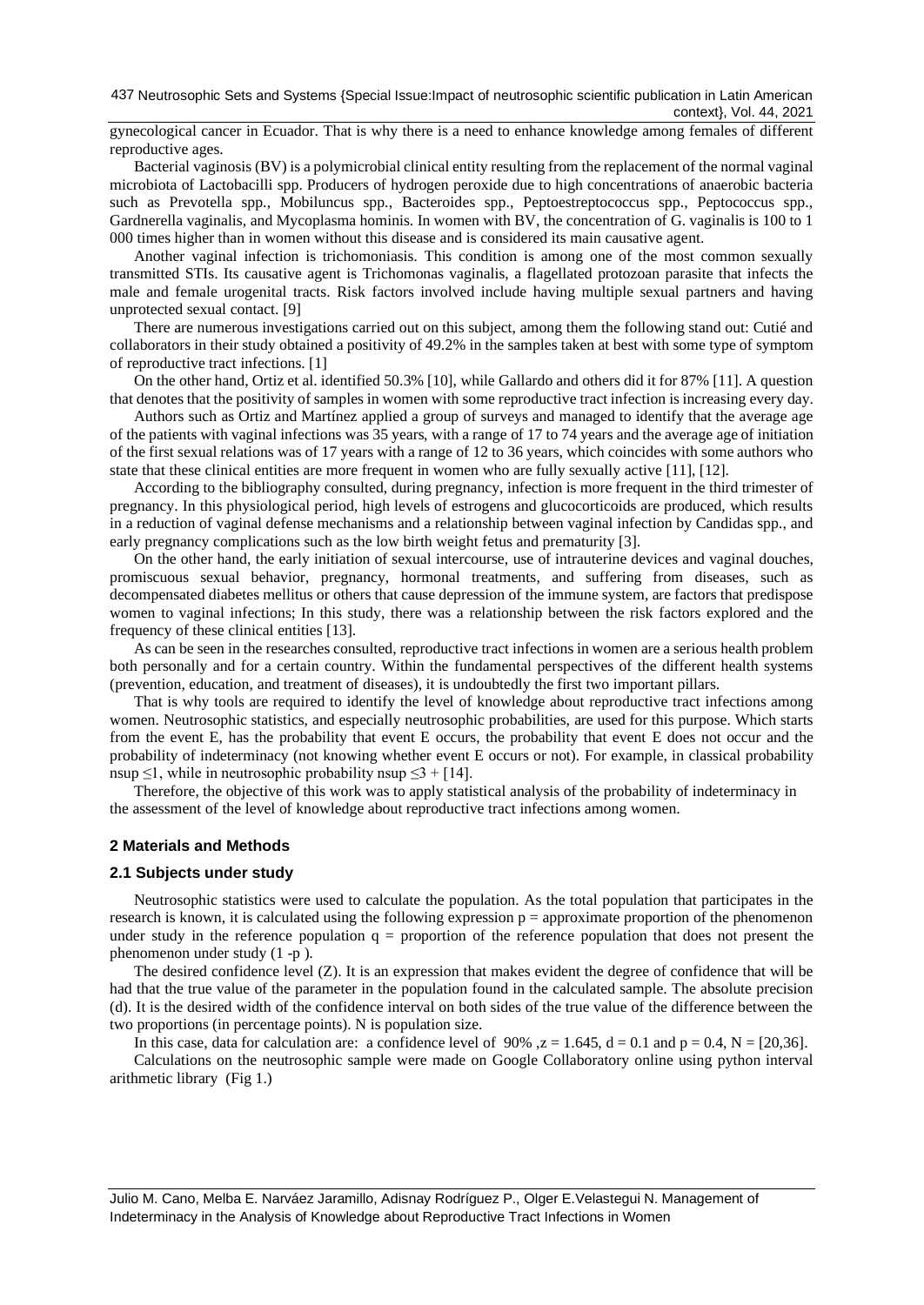Neutrosophic Sets and Systems {Special Issue:Impact of neutrosophic scientific publication in Latin American 438 context}, Vol. 44, 2021

| $\langle \rangle$<br>$\Box$ | $Z = 1.646$<br>N=interval[20, 36]<br>$p = 0.4$<br>$d = 0.01$                                                                                       | ↑↓◎幸日■Ⅰ |
|-----------------------------|----------------------------------------------------------------------------------------------------------------------------------------------------|---------|
|                             | $N^{\times}Z_a^2p^{\times}q$<br>$n = \frac{1}{d^2 * (N-1) + Z_{\alpha}^2 * p^* q}$                                                                 |         |
|                             | $\underset{\circ\; \circ\;}{\vee}\; \; \texttt{[44]} \  \  \, \texttt{n=(N*Z^{**}2^*p^*(1-p))/(d^{**}2^*(N-1)*Z^{**}2^*p^*(1-p))}$<br>$\mathbf{r}$ |         |
|                             | interval([19.892923110961753, 35.895113876888])                                                                                                    |         |

#### **Figure 1.** Neutrosophic sample calculation in Google Collaboratory

The result of the neutrosophic sample is  $n = [20, 36]$  indicates that the sample must be in values between 20 and 36 patients.

In the current study, participated 28 women of childbearing age, ranging in age from 22 to 40 with an average age of 33.6. They were all from the Guayas province of the Republic of Ecuador. Simple random sampling was performed using the random number technique.

## **2.2 Type of investigation**

A descriptive cross-sectional study was carried out. The study complies with the postulates of the Declaration of Helsinki, where all patients signed informed consent. Where the data were tabulated and interpreted exactly as the members of the sample expressed them.

#### **2.3 Instruments**

The investigative logic was guided by the use of methods and techniques that are described below:

*Analytical-synthetic:* allowed to carry out a study about the theoretical and methodological foundations that support the management of indeterminacy in the analysis of knowledge about reproductive tract infections in women. It was used for the systematization, generalization, and specification of the processed information. It was useful in interpreting the empirical information obtained, as well as in preparing the proposal.

*Inductive-deductive*: it allowed to make inferences and generalizations about the management of indeterminacy in the analysis of knowledge about reproductive tract infections in women, as well as the interpretation of the data obtained, from which new logical conclusions are deduced.

*Measurement*: it was used to identify the transformations that occurred in the selected sample by using the survey applied to the women involved in the study.

*Survey*: It was carried out on 100% of the members of the study sample, as this was the instrument used to assess the women involved in the research regarding their level of knowledge about reproductive tract infections in women.

Questions:

1- Do you know which are the main reproductive tract infections in women?

2- What are its symptoms and signs?

3- What are the ways to prevent reproductive tract infections in women?

4- Do you know the complications that reproductive tract infections can cause among women? Neutrosophic method used:

For the neutrosophic statistical analysis developed, the workflow of 5 activities was taken into account. Statistical analysis is based on a neutrosophic environment to model uncertainty. Therefore, the steps described above are presented below.

Step 1 Identification of the problem situation to be investigated

Step 2 Selection and development of instruments

Step 3 Application of the instruments

Step 4 Data analysis and interpretation

Step 5 Validation of the results

For the analysis of the behavior of the sample, we used the level of neutrosophic significance [15], [16], [17]. The level of neutrosophic significance  $\alpha$  can be a set, not necessarily a crisp number as in classical statistics [18], [19]. A P Neutrosophic value is defined in the same way as in classical statistics: the smallest significance level at which a null hypothesis H0 can be rejected.

The distinction between the classical P-value and the neutrosophic P-value is that the neutrosophic P-value is not a crisp number as in classical statistics, but a set (in many applications it is an interval).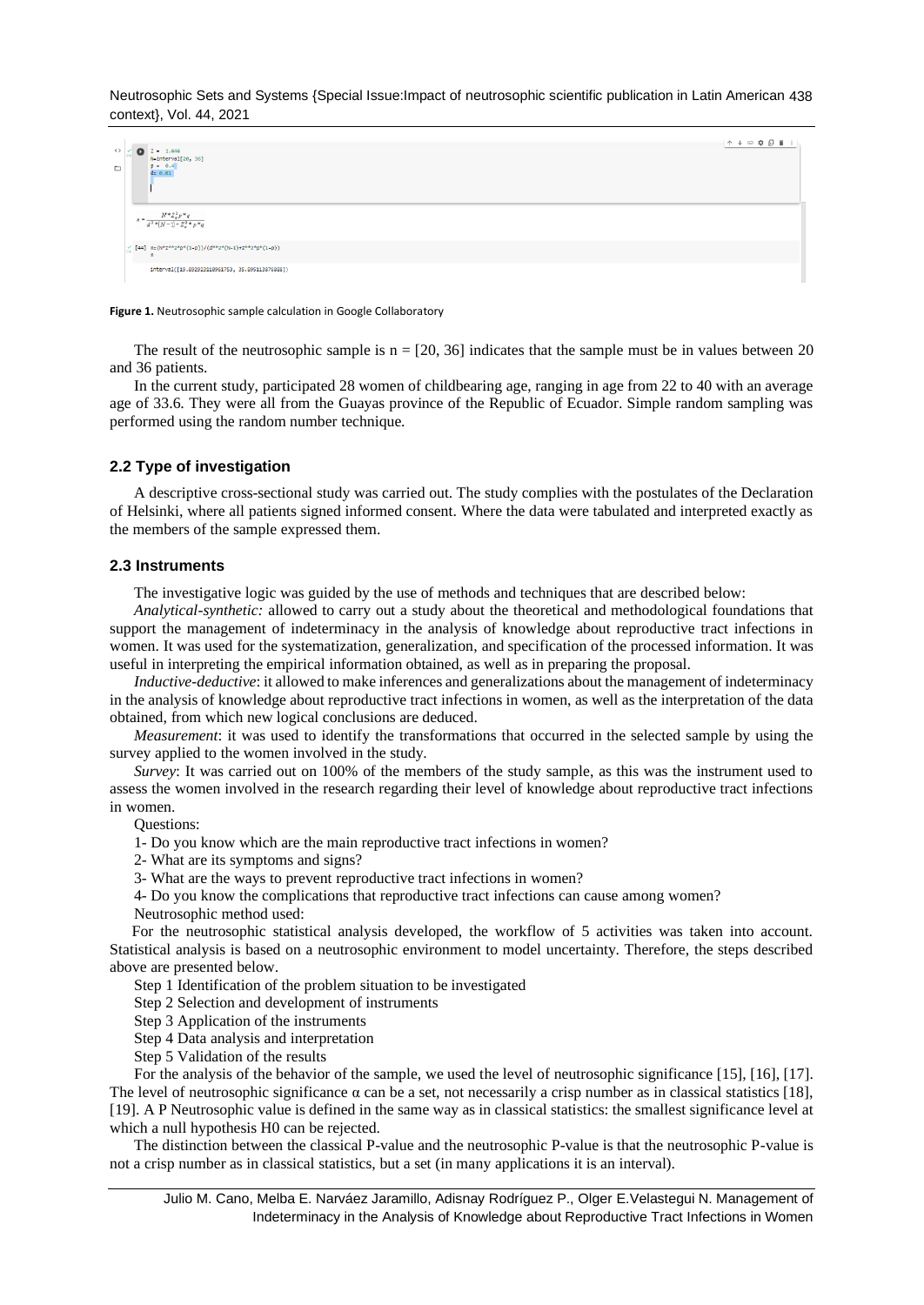439 Neutrosophic Sets and Systems {Special Issue: Impact of neutrosophic scientific publication in Latin American context}, Vol. 44, 2021

Neutrosophic P value =  $P z > z$  critical value when H0 is true where P (\*) means classical probability calculated assuming that H0 is true, the probability of observing a test statistical value is more extreme than what was obtained.

## **2. 4 Statistical analysis used**

Statistical analyzes were performed with SPSS v. 20 (SPSS Inc., Chicago, IL, United States). The data relating to descriptive statistics will be presented through the distribution of frequencies, while inferential statistics were used, particularly the non-parametric Chi-square test with Yates correction.

## **3 Results**

When tabulating the results of the survey applied to the women who are part of this study, the results described below are corroborated by questions.

Figure 2 illustrates the results of question 1. Where it can be noticed that only a minority of 9 women for 32.2% stated that they knew about the main reproductive tract infections. On the other hand, the majority of the study sample considered the opposite, that is, no, this was reflected in 17 of them for 60.7% of the total women investigated. In contrast, 2 of them (for 7.1%) decided not to talk about it. As shown, there is ignorance of the majority of the investigated women about the main infections.



**Figure 2.** Results obtained in question 1 Source: Microsoft Excel for Windows processing results.

Figure 3 shows the results of question 2 on the content of women's knowledge about the symptoms and signs of reproductive tract diseases. Where, like the previous question, the minority of the sample under study knows the main signs and symptoms (8 for 28.5). Most of the women said they did not know them (18 for 64.4). While 2 for 7.1% did not have an opinion.



**Figure 3.** Results obtained in question 2. Source: Microsoft Excel for Windows processing results.

Figure 4 makes it evident that once again the minority of the women in the study are those who know the ways to prevent reproductive tract infections. This is reflected in that 10 of them for 34.7% indicated the *yes* option in the applied survey. While most of them 16 for a 57.1% consider not knowing them, this is an aspect that should be deepened in future research because the best treatment to deal with these diseases is prevention. On the other hand, only 2 women for 7.1% decided not to give their opinion and left the questionnaire blank.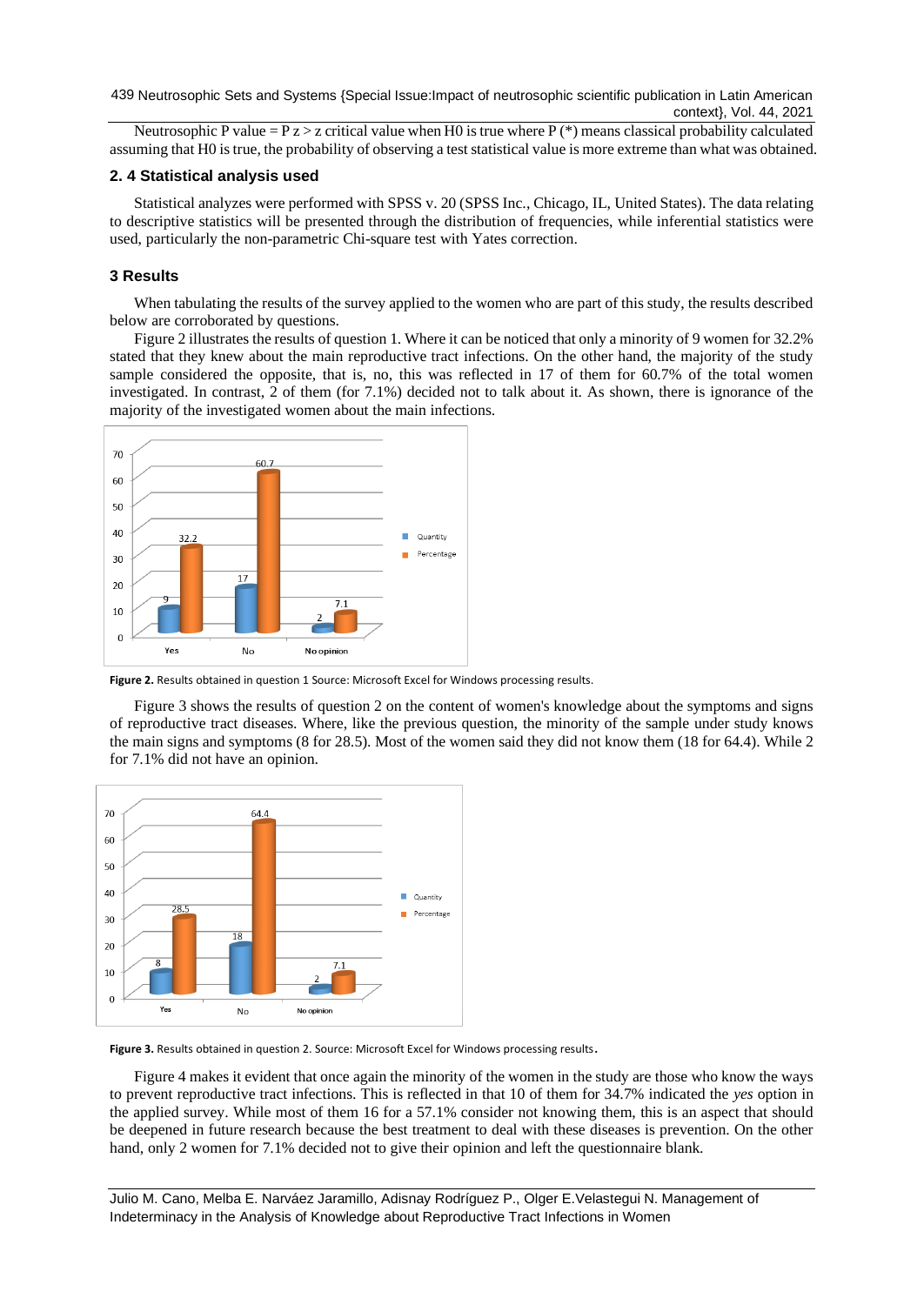Neutrosophic Sets and Systems {Special Issue:Impact of neutrosophic scientific publication in Latin American 440 context}, Vol. 44, 2021



**Figure 4.** Results obtained in question 3. Source: Microsoft Excel for Windows processing results.

The last question of the survey (4) is represented in figure 5, where it is revealed that only 5 women for 17.9% of the total under study showed knowledge of the complications that reproductive tract infections may cause. While they *did not know about this,* the majority of the sample (21 for 75%) and only 2 for 7.1 did not have an opinion on the subject.



**Figure 5.** Results obtained in question 4 Source: Microsoft Excel for Windows processing results.

Results shown in each of the questions in the survey make it clear that intervention type research is required to enhance the knowledge of women regarding this topic. That is why it is suggested to develop brochures that illustrate the basic contents of reproductive tract diseases, to increase health education for this population group.

## **Study validation**

For the validation of the study, three specific moments were taken into account, the first one directed to the hypothesis statement, the second to the application of the Chi-square test, and the third to the confirmation or not of the hypothesis.

Moment 1. State the statistical hypotheses that respond to the proposed objectives

Statistical hypothesis: H0:  $\mu = \mu 0$ 

H0: Women do know about reproductive tract infections

```
H1: \mu \neq \mu0
```
Ha: Women don't know about reproductive tract infections

Moment 2

The results obtained are shown in table 1. For which the data were processed with the statistical package SPSS v. 20 (SPSS Inc., Chicago, IL, United States). The results obtained through this are presented below.

| <b>Contrast statistics</b>                                                                           |                  |                        |                       |                       |  |  |  |
|------------------------------------------------------------------------------------------------------|------------------|------------------------|-----------------------|-----------------------|--|--|--|
|                                                                                                      | Main infections  | Symptoms and           | Ways to               | Complications         |  |  |  |
| Chi-square                                                                                           | $12,071^{\rm a}$ | $14,000$ <sup>th</sup> | $10,571$ <sup>a</sup> | $22,357$ <sup>a</sup> |  |  |  |
| gl                                                                                                   |                  |                        |                       |                       |  |  |  |
| Next asympt.                                                                                         | .002             | .001                   | .005                  | , 000                 |  |  |  |
| a. 0 cells (0.0%) have expected frequencies less than 5. The minimum expected cell frequency is 9.3. |                  |                        |                       |                       |  |  |  |

**Table 1.** Results obtained with the application of the nonparametric test of chi-square with Yates correction. Source: results of the processing of the SPSS statistical package v.20